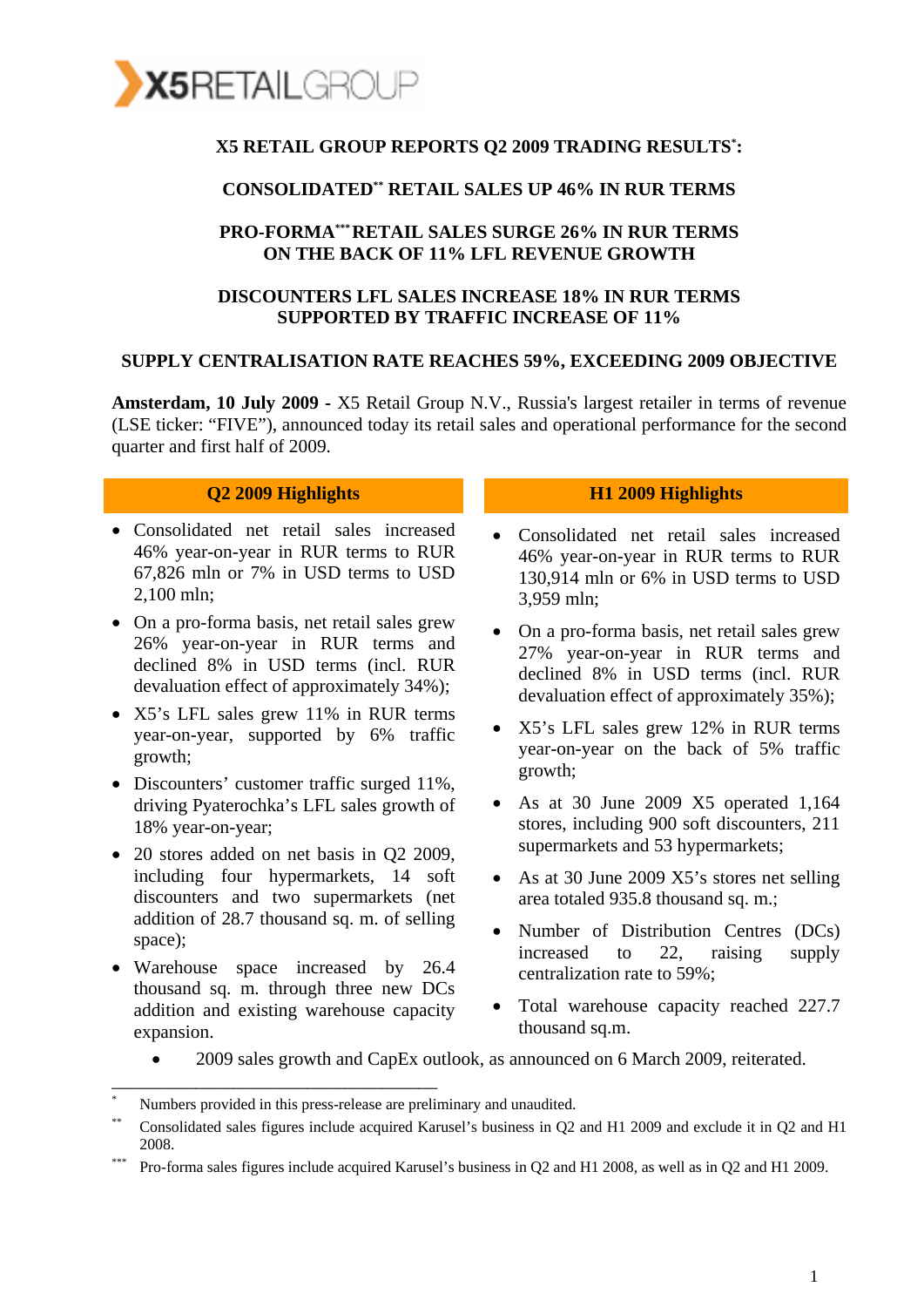

#### **Lev Khasis**, X5 Retail Group CEO, commented:

*"In the second quarter we saw trading down trends deepen as consumer confidence and purchasing power weakened further. X5 is staying close to its customers by keeping prices down and delivering quality assortment across formats. Sales surged beyond expectations at discounters as price-conscious consumers responded enthusiastically to Pyaterochka's "lowest price on the market" initiative, which drove exceptional traffic and market share gains. Other formats were pressured by the weaker environment: Healthy supermarket sales performance in Moscow and St. Petersburg was offset by economically-affected regions. Hypermarkets also faced economic headwinds, which particularly affected non-food part of the business. Educating consumers about our new value proposition in hypermarkets takes time, and we are intensifying efforts to build Karusel's brand with publicity campaigns, special promotions and our summer sale launched in the third quarter.*

*"At the same time, current conditions have substantially improved the availability of high quality trading space. This provides opportunities for X5 to secure prime locations for all three formats and warehouses on very attractive terms, with the potential to generate outstanding returns. For this reason, we accelerated expansion of our distribution capacity. This enabled X5 to reach a supply centralisation level of 59%, exceeding our 2009 target and enhancing our scope for operational improvements. We expect this, in combination with our cost control efforts, to drive profitability and cash generation this year.* 

*"Government consideration of the draft retail law intensified in the past few weeks. We continue to play an active role in this dialogue as legislation is taking shape and will inform the market once the process reaches a more advanced stage. Our objective is to support the development of an efficient modern retail sector to the benefit of consumers and the Russian economy."*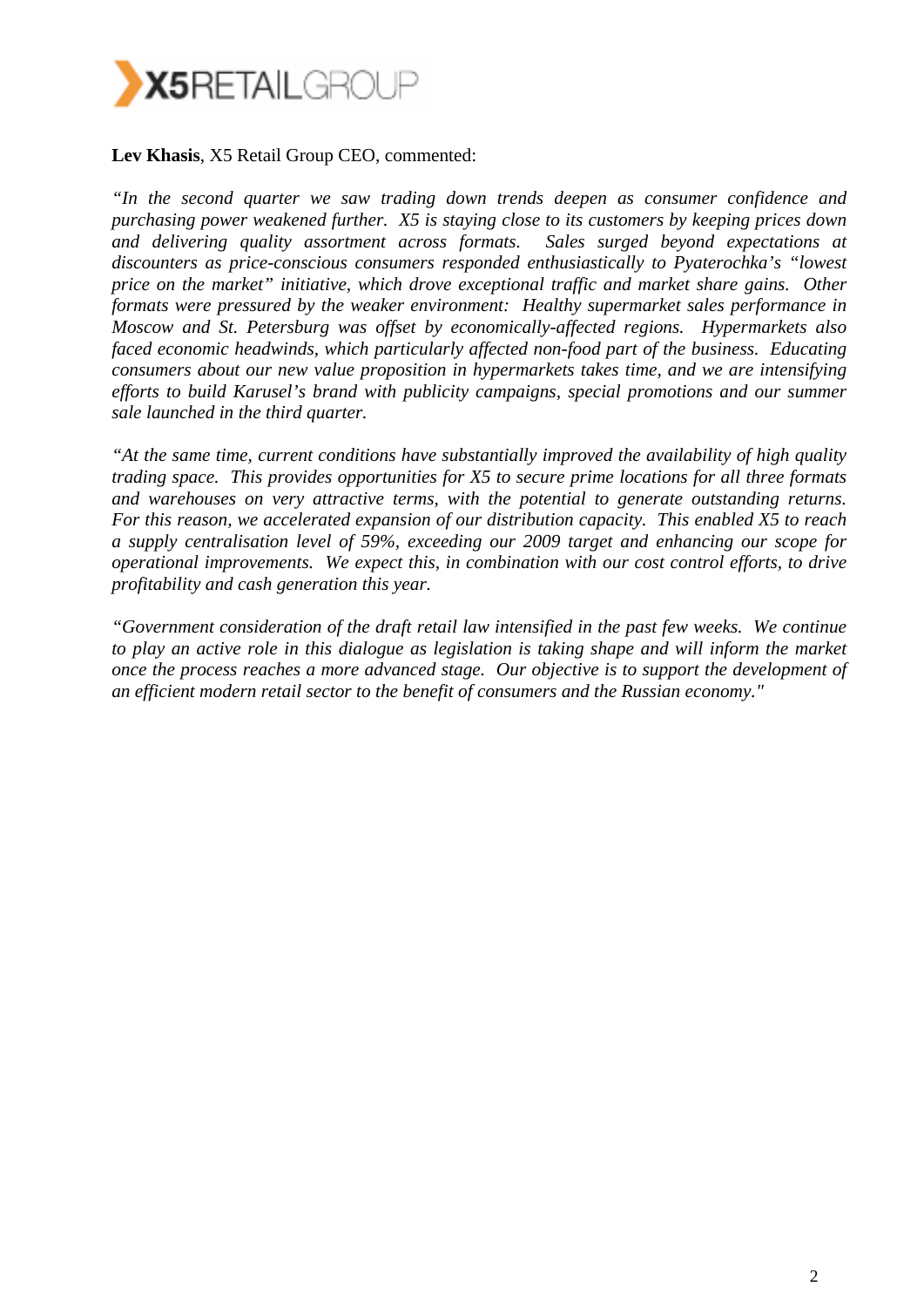

### **Net Retail Sales\* Performance**

X5 net retail sales for the second quarter of 2009 reached RUR 67,826 mln or USD 2,100 mln. On a consolidated basis, i.e. including the results of the acquired Karusel chain in Q2 2009 and excluding Karusel in Q2 2008, X5's net retail sales rose 46% in RUR terms or 7% in USD terms. On a pro-forma basis, i.e. including acquired Karusel stores in both Q2 2008 and Q2 2009, X5's net retail sales increased 26% in RUR terms and declined 8% in USD terms.

|                               |                     |                     | % change    |                     |                     | % change    |
|-------------------------------|---------------------|---------------------|-------------|---------------------|---------------------|-------------|
| <b>USD</b> mln                | O <sub>2</sub> 2009 | Q <sub>2</sub> 2008 | $v$ -0- $v$ | H <sub>1</sub> 2009 | H <sub>1</sub> 2008 | $v$ -0- $v$ |
| <b>Hypermarkets</b>           | 394.8               | 441.1               | $(10\%)$    | 747.9               | 822.1               | (9%)        |
| Supermarkets                  | 573.7               | 696.3               | (18%)       | 1,113.7             | 1,334.9             | (17%)       |
| <b>Soft Discounters</b>       | 1,131.1             | 1,136.8             | (1%)        | 2,097.3             | 2,144.6             | (2%)        |
| <b>Total Net Retail Sales</b> | 2,099.6             | 2,274.2             | (8%)        | 3,959.0             | 4,301.6             | (8%)        |
|                               |                     |                     |             |                     |                     |             |
|                               |                     |                     | % change    |                     |                     | % change    |
| <b>RUR</b> mln                |                     |                     | $y - 0 - y$ |                     |                     | $y - 0 - y$ |
| Hypermarkets                  | 12,751.7            | 10,440.8            | 22%         | 24,730.9            | 19,684.5            | 26%         |
| Supermarkets                  | 18,505.1            | 16,469.3            | $12\%$      | 36,828.9            | 31,962.4            | 15%         |
| <b>Soft Discounters</b>       | 36,568.9            | 26,901.4            | 36%         | 69,354.6            | 51,351.5            | 35%         |
| <b>Total Net Retail Sales</b> | 67,825.7            | 53,811.5            | 26%         | 130,914.4           | 102,998.4           | 27%         |

#### *Net Retail Sales Dynamics by Format (pro-forma)*

#### **Gross Retail Sales\*\* Analysis**

\_\_\_\_\_\_\_\_\_\_\_\_\_\_\_\_\_\_\_\_\_\_\_\_\_\_\_\_\_\_\_\_\_\_\_\_\_\_\_\_\_

## *Like-For-Like\*\*\* Store Performance (see Appendix I for detailed LFL performance)*

|                                                       |                          | Q <sub>2</sub> 2009       |           | H <sub>1</sub> 2009       |                  |           |
|-------------------------------------------------------|--------------------------|---------------------------|-----------|---------------------------|------------------|-----------|
| <b>Based on RUR-denominated</b><br>gross retail sales | <b>Total</b><br>LFL, $%$ | Traffic,<br>$\frac{6}{9}$ | Basket, % | <b>Total</b><br>LFL, $\%$ | Traffic,<br>$\%$ | Basket, % |
| Hypermarkets                                          |                          | $\left(3\right)$          |           | O                         |                  |           |
| Supermarkets                                          | 4                        | $\left( 2\right)$         | 6         | O                         | (2)              | 8         |
| <b>Soft Discounters</b>                               | 18                       |                           |           | 18                        |                  |           |
| <b>X5 Retail Group Total</b>                          |                          |                           |           | 12                        |                  |           |

<sup>\*</sup> Net retail sales represent revenue from operations of X5 managed stores excluding VAT. This number differs from total net sales that also include revenue from franchisees (royalty payments) and other revenue. The total net sales number will be reported along with the Q2 and H1 2009 financial results.

In this section all sales dynamics analysis is based on RUR-denominated gross sales (including VAT, excluding FX). Net sales RUR growth rates may immaterially differ due to effective VAT rate.

Like-for-like (LFL) comparisons of retail sales between two periods are comparisons of retail sales in local currency (including VAT) generated by the relevant stores. The stores that are included in LFL comparisons are those that have operated for at least twelve full months preceding the beginning of the last month of the reporting period. Their sales are included in LFL calculation starting from the first day of the month following the month of the store opening.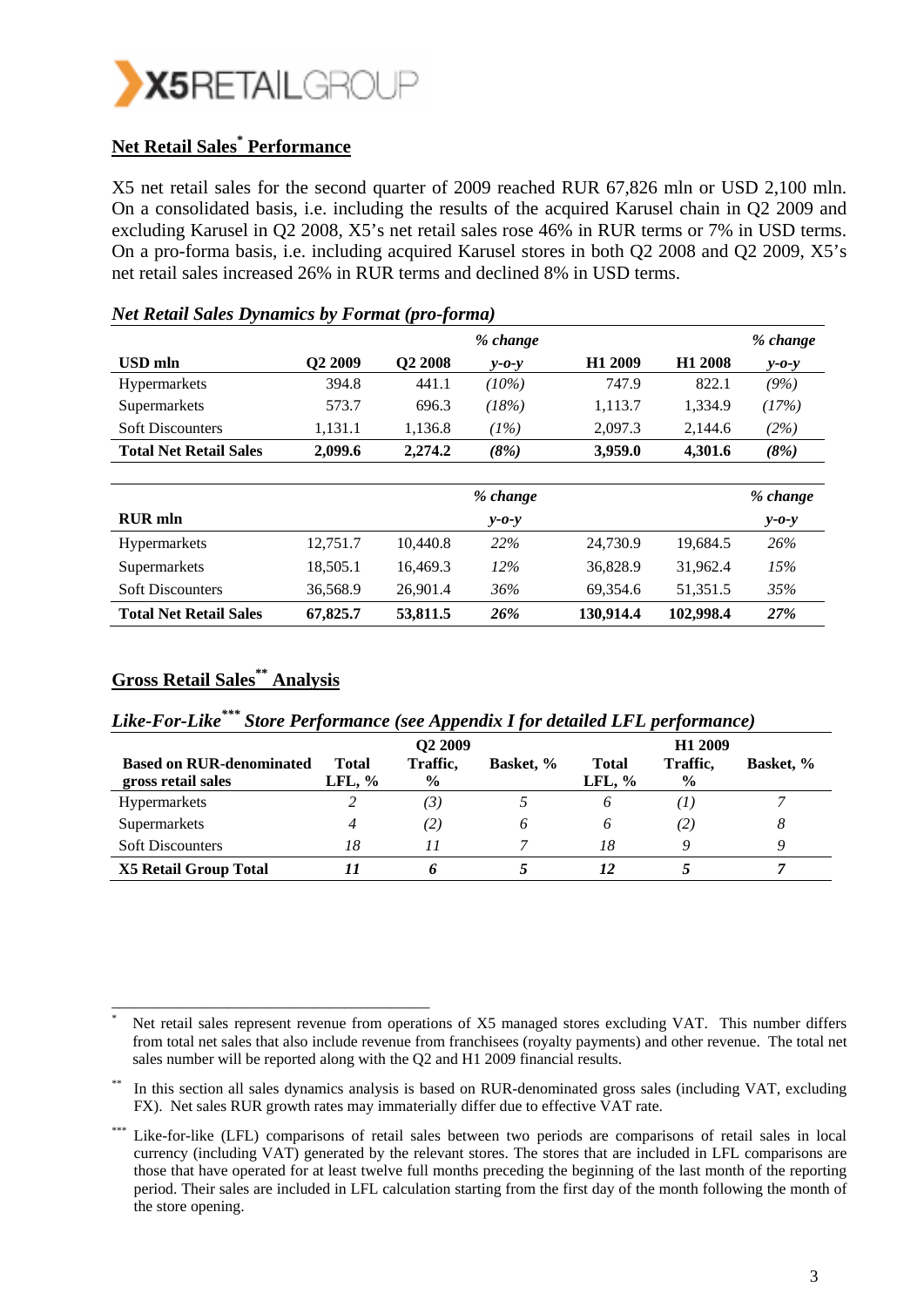

|                                                       |           | Q <sub>2</sub> 2009 |                          | H <sub>1</sub> 2009 |                           |                           |  |
|-------------------------------------------------------|-----------|---------------------|--------------------------|---------------------|---------------------------|---------------------------|--|
| <b>Based on RUR-denominated</b><br>gross retail sales | LFL,<br>% | Expansion,<br>%     | <b>Total</b><br>change % | LFL,<br>%           | <i>Expansion,</i><br>$\%$ | <b>T</b> otal<br>change % |  |
| Hypermarkets                                          |           | 20                  | 22                       | 6                   | 19                        | 25                        |  |
| Supermarkets                                          |           | 8                   | 12                       | 6                   | 9                         | 15                        |  |
| <b>Soft Discounters</b>                               | 18        | 18                  | 36                       | 18                  |                           | 35                        |  |
| <b>Total Gross Retail Sales</b>                       | 11        | 15                  | 26                       | 12                  | 15                        | 27                        |  |
| <b>FX</b> Effect                                      |           |                     | (34)                     |                     |                           | (35)                      |  |
| Total change %, incl. FX                              |           |                     | (8)                      |                     |                           | (8)                       |  |

#### *Gross Retail Sales Dynamics*

The Company's total LFL sales in the second quarter 2009 increased 11% in RUR terms driven by a 6% increase in customer traffic and 5% increase in average basket. Organic expansion of selling space plus contributions from 2008 stores not included in the LFL calculation accounted for the balance of the retail sales increase of 26%.

#### **LFL Sales Performance**

The second quarter results are a clear indicator of persisting trading down trends and growing consumer price consciousness, which was reflected in inflation-adjusted average ticket decline across the formats (for reference, June 2009 to June 2008 inflation in X5's stores was 11%), exceptionally strong customer inflow to discounters and increased pressure on the other formats.

- Soft discounters' performance in the second quarter was outstanding across the regions. Consumer response to Pyaterochka's new price positioning – our *"lowest price in the market on 100% of assortment"* initiative – was very encouraging, driving 18% LFL sales growth on the back of 11% traffic inflow. Moscow and regional stores reported record high traffic growth of 13% and 16%, respectively; and for the first time in the past several years we saw strong customer inflow to our St. Petersburg discounters (6% LFL traffic growth).
- Supermarkets' performance was a fair reflection of the current macroeconomic environment: while Moscow and St. Petersburg stores reported flat/marginally positive traffic growth (as Perekrestok was taking market share from other supermarkets on the back of their weaker performance), regional store traffic remained in the negative territory due to the impact the economic downturn is having on the regional economies. We saw further pressure on the average ticket size, particularly in the regions, which reflects declining customer incomes.
- Hypermarkets' results underscored the fact that creating brand loyalty and building the desired customer perception takes time. Overall LFL sales in hypermarkets grew by 2% only, with regional stores being under noticeably larger pressure than Moscow and St. Petersburg-based hypermarkets. We continue to promote Karusel's brand across regions of its presence and to educate consumers about our *"wide choice at low price"* promise. This comes along with our efforts to build brand loyalty via every day low pricing initiatives as well as promotions and special actions.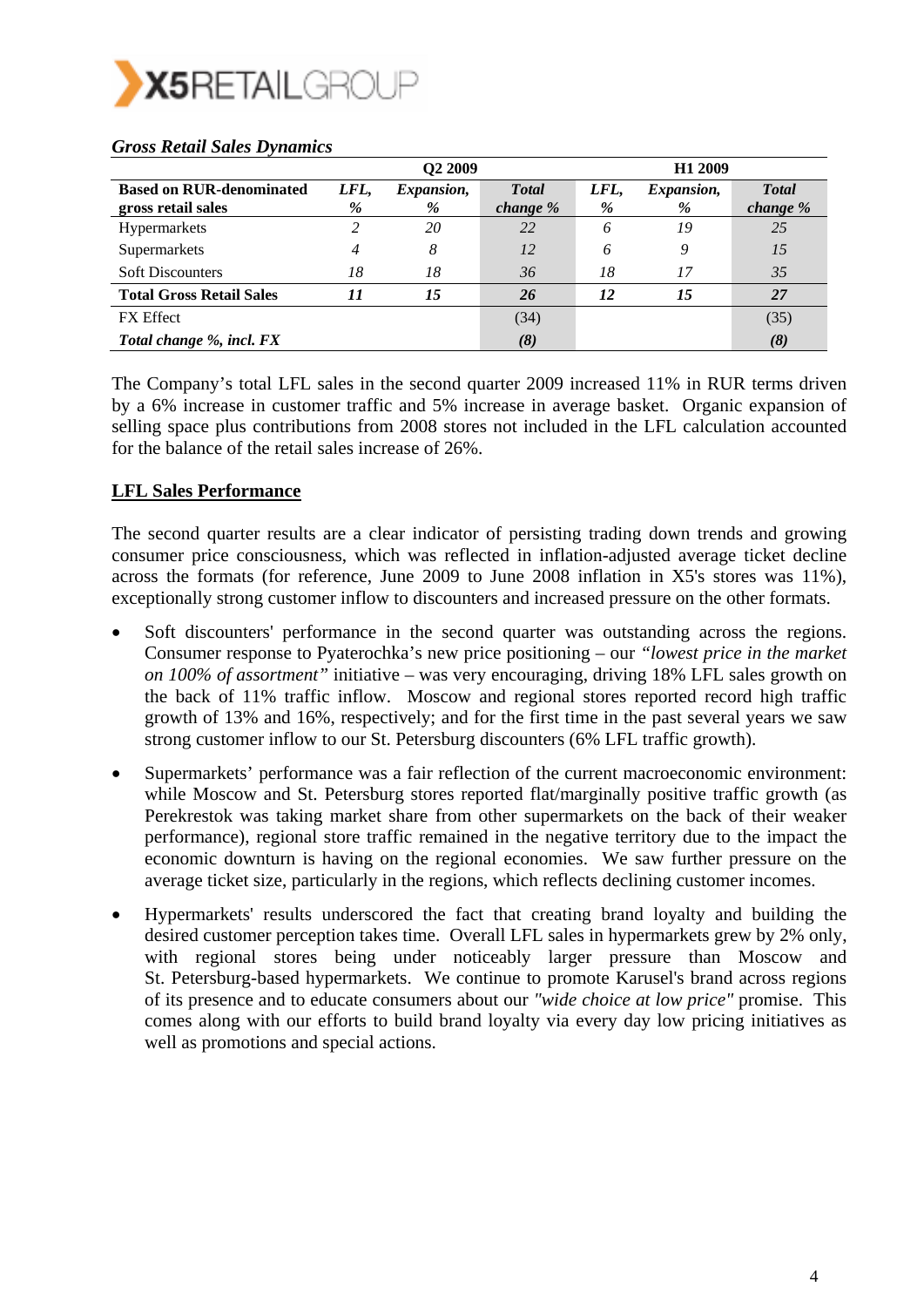

### **Expansion**

|                              | As of   |                     |           | <b>Rebranding</b>   | <b>Net Added</b>    |                     | % change        |
|------------------------------|---------|---------------------|-----------|---------------------|---------------------|---------------------|-----------------|
|                              |         | 31-Dec-08 31-Mar-09 | 30-Jun-09 | H <sub>1</sub> 2009 | O <sub>2</sub> 2009 | H <sub>1</sub> 2009 | $vs. 31-Dec-08$ |
| Selling Space, sq. m.        |         |                     |           |                     |                     |                     |                 |
| <b>Hypermarkets</b>          | 232,462 | 245,942             | 266,791   | $\Omega$            | 20,849              | 34,329              | 15%             |
| Supermarkets                 | 222,362 | 225,359             | 226.951   | (3,128)             | 1,592               | 4,589               | 2%              |
| <b>Soft Discounters</b>      | 419.207 | 435,859             | 442,090   | 3,128               | 6,230               | 22,882              | 5%              |
| <b>X5 Retail Group Total</b> | 874.032 | 907,161             | 935,832   | $\bf{0}$            | 28,671              | 61,800              | 7%              |
|                              |         |                     |           |                     |                     |                     |                 |
| # of Stores                  |         |                     |           |                     |                     |                     |                 |
| <b>Hypermarkets</b>          | 46      | 49                  | 53        | $\Omega$            | 4                   | 7                   | 15%             |
| Supermarkets                 | 207     | 209                 | 211       | (4)                 | 2                   | 4                   | 2%              |
| <b>Soft Discounters</b>      | 848     | 886                 | 900       | 4                   | 14                  | 52                  | 6%              |
| <b>X5 Retail Group Total</b> | 1.101   | 1.144               | 1.164     | $\mathbf{0}$        | 20                  | 63                  | 6%              |

In the second quarter 2009, X5 added a net 20 stores, including 14 soft discounters, two supermarkets and four hypermarkets with the total net selling space of 28.7 thousand sq.m.:

- In June 2009 the Company opened its 7th hypermarket this year, meeting full year target and increasing total hypermarket count to 53. As the current macro environment substantially increased the availability of prime hypermarket locations on very attractive lease terms, X5 may exceed its full year objective in terms of new hypermarket openings (without CapEx limit change).
- Net addition of 14 discounters includes one store that was converted from the supermarket to the discounter format (in Lipetsk) and takes into account three closings. Since the beginning of the year X5 closed a total of 16 stores (one supermarket and 15 discounters), in order to maximise the efficiency of its store portfolio in the current economic environment.

Overall, as at 30 June 2009 X5 was present in 42 cities of European Russia and the Urals and operated 1,164 stores in total. This includes 900 soft discounters, 211 supermarkets, and 53 hypermarket stores, with total net selling space of 935.8 thousand sq. m.

#### **Franchisee Relationship Update**

As at 30 June 2009 the Company's franchisee store network totaled 605 stores across Russia, including 553 Pyaterochka and 51 Perekrestok-Express and one Perekrestok store.

As announced on 2 July 2009, in the beginning of the third quarter X5 completed its buy-out of the company that operates Pyaterochka stores in Yekaterinburg and Chelyabinsk. X5 has been consolidating its control over Pyaterochka's operations in Yekaterinburg and Chelyabinsk since April 2007 when it set up a joint venture with its franchisee to manage Pyaterochka stores in both cities. In accordance with the agreement, X5 has now purchased the remaining 25 percent interest. This transaction gave X5 full control of the leading discounter chain in the major Urals region cities of Yekaterinburg and Chelyabinsk, which currently operates 103 Pyaterochka stores (approximately 37 thousand sq.m. of net selling space).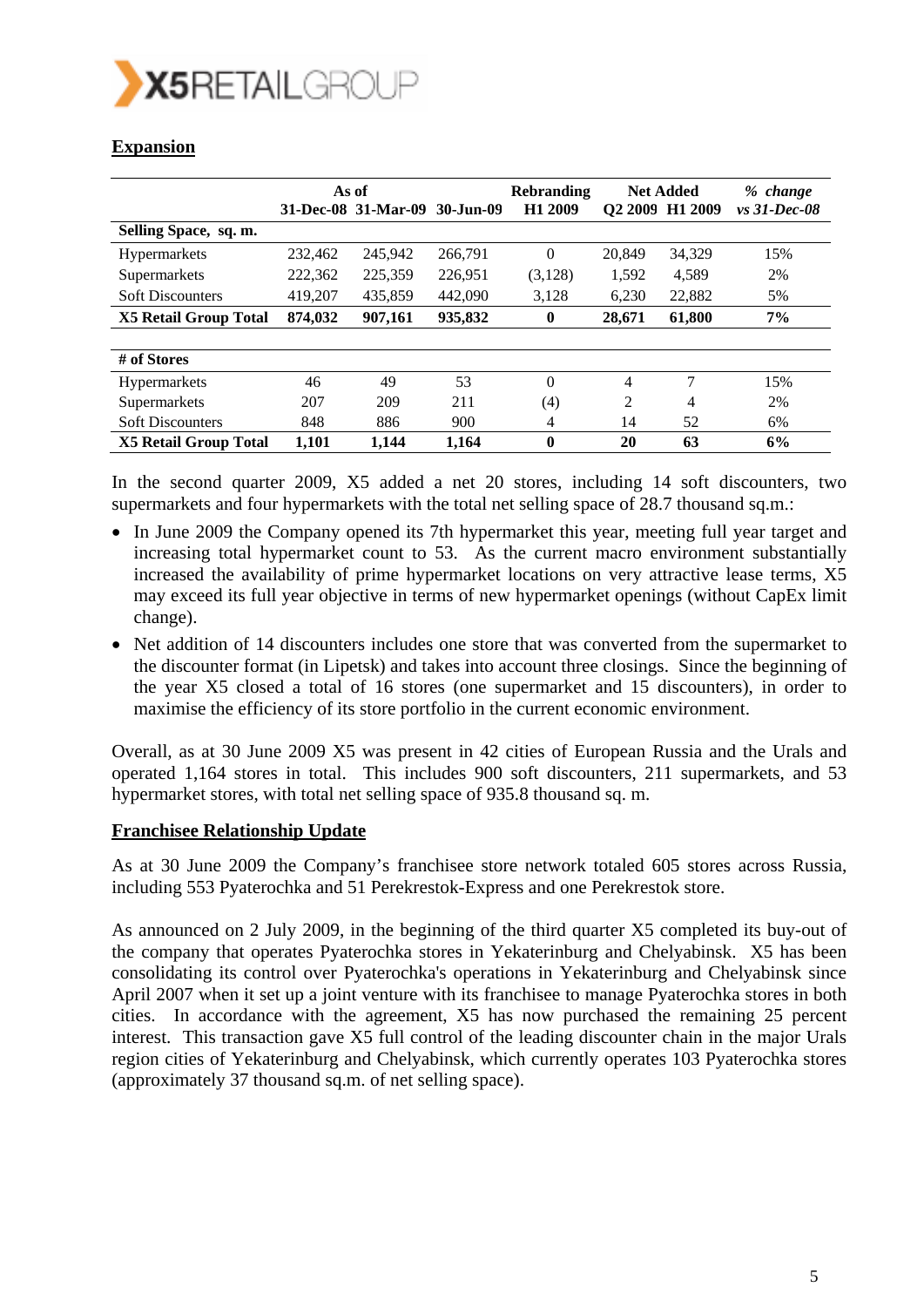

#### **Logistics Infrastructure Development**

In the second quarter 2009 X5 expanded its warehouse capacity by a net 26.4 thousand sq.m., opening three new Distribution Centres (DCs) - in the Moscow area, Rostov-on-Don and Kazan, closing a small inefficient DC in Lipetsk and further expanding storage capacity of existing DCs in Nizhny Novgorod, Samara and Voronezh.

As a result, at 30 June 2009 the Group operated 22 DCs in 11 cities with overall warehouse capacity of 227.7 thousand sq.m. By the end of the second quarter, the Company's supply centralisation level reached 59%, exceeding its year-end objective of 57%.

Since the end of the second quarter X5 made another big step forward and opened its first national non-food DC that will service the Company's needs in managing non-food product categories, which have substantially grown as the Company's hypermarket count exceeded 50 stores. This specialized DC will help to ensure better availability in non-food product categories, increase efficiency of inventory management and improve non-food purchasing terms. This DC was not included in Q2 results.

|                              | Warehouse space, '000 sq. m. | # of DCs       |
|------------------------------|------------------------------|----------------|
| <b>Region</b>                | 30-Jun-09                    | 30-Jun-09      |
| Central                      | 112.1                        |                |
| North-West                   | 44.5                         | $\overline{4}$ |
| Volgo-Vyatsky                | 17.5                         |                |
| Urals                        | 18.2                         |                |
| Centralno-Chernozemny        | 10.7                         |                |
| Sredne-Volzhsky              | 9.6                          |                |
| South                        | 8.1                          |                |
| Privolzhsky                  | 7.0                          |                |
| <b>X5 Retail Group Total</b> | 227.7                        | 22             |

#### **Liquidity Update\***

As at 30 June 2009, the Company's total debt amounted to RUR 61.3 bln or USD 1,960 mln (at RUR/USD exchange rate of 31.29). Net debt totaled RUR 57.9 bln or USD 1,850 mln - flat since 31 March 2009 in comparable terms (excluding FX revaluation effects).

On 11 June 2009 X5 completed placement of RUR 8 bln of corporate ruble bonds with a 7-year maturity and a put option for debt holders in 2 years. The coupon rate for the first 2 years (until put) was fixed at 18.46% p.a. (paid semiannually), coupon rates for years  $3 - 7$  will be set by the issuer prior to the put option exercise date.

This issue was aimed at improving the Company's maturity profile, and proceeds from the placement were used for partial repayment of the Company's short-term obligations, which decreased from RUR 15 bln or USD 441 mln as at 31 March 2009 to RUR 8.4 bln or USD 270 mln as at 30 June 2009. Short-term debt is RUR-denominated and represents primarily revolving credit lines with major Russian and international banks. Please note that X5's short-term debt will increase in Q3 2009 due to the fact that the Company's RUR 9 bln bonds with a put option in July 2010 (issued in July 2007) will be reclassified from long-term to short-term obligations.

The Company has access to RUR-denominated credit facilities of over RUR 23 bln (approximately USD 700 mln), out of which RUR 15 bln (approximately USD 480 mln) are available undrawn credit lines. This puts X5 in a very flexible and comfortable position with respect to short-term liquidity.

\_\_\_\_\_\_\_\_\_\_\_\_\_\_\_\_\_\_\_\_\_\_\_\_\_\_\_\_\_\_\_\_\_\_\_\_\_\_\_\_\_ Based on preliminary and unaudited numbers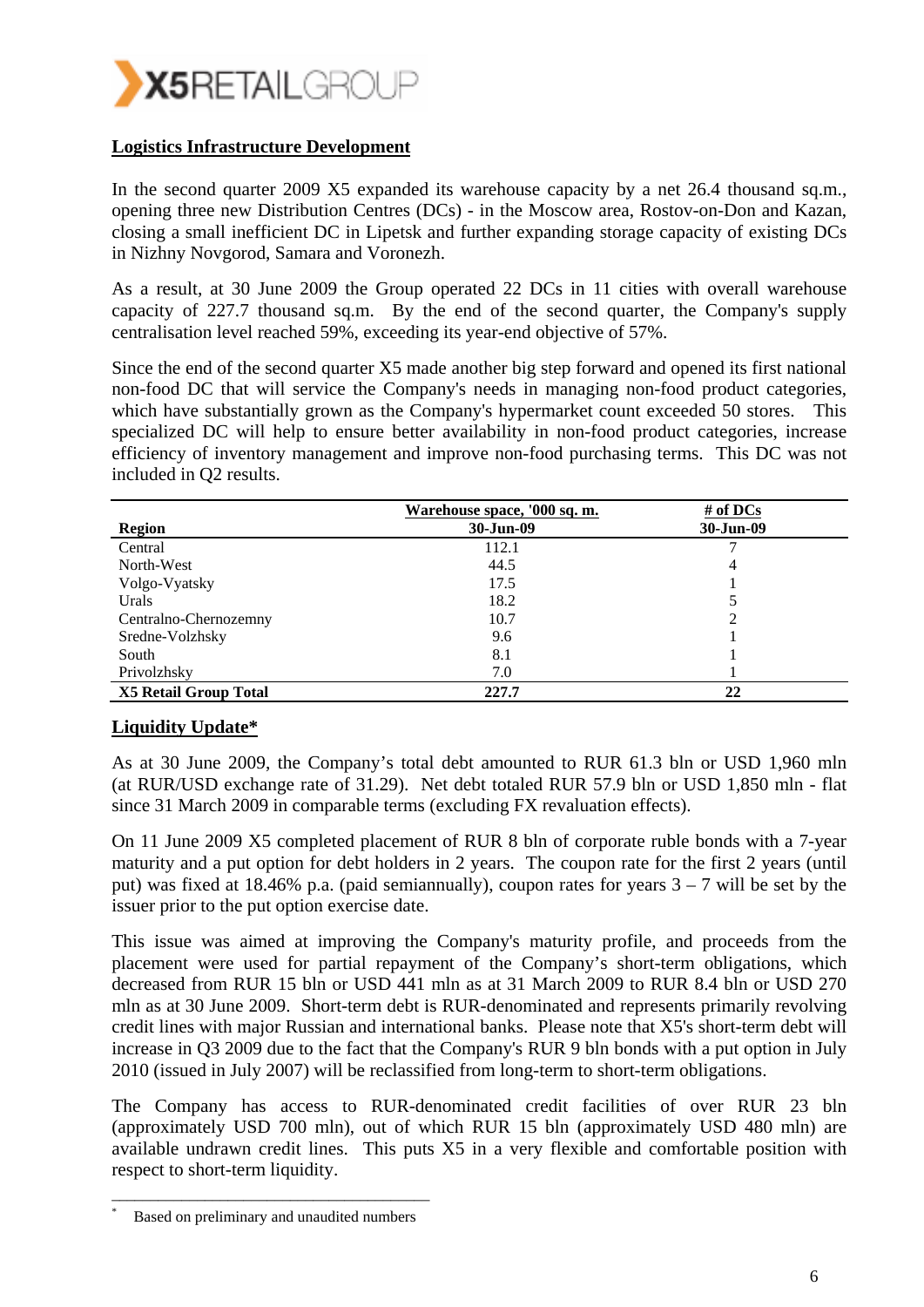

#### **Appendices**

- *I. LFL Store Performance by Format and Region*
- *II. Net Retail Sales Performance by Region*
- *III. Average Ticket and Number of Customers*
- *IV. Net Store Addition by Format and Region*
- *V. Financial Calendar for 2009*

**Note to Editors:** 

#### **X5 Retail Group**

X5 Retail Group N.V. is Russia's largest retailer in terms of sales. The Company was created as a result of a merger between Pyaterochka (soft discounter chain) and Perekrestok (supermarket chain) on 18 May 2006. In June 2008, X5 acquired Karusel hypermarket chain and substantially strengthened its position in hypermarket format.

As at 30 June 2009, X5 had 1,164 Company-managed stores located in Moscow, St. Petersburg and other regions of European Russia, Urals and Ukraine, including 900 soft discount stores, 211 supermarkets and 53 hypermarkets.

As at 30 June 2009, X5's franchisees operated 605 stores across Russia.

For the full year 2008, X5's net sales including acquired Karusel business on a pro-forma basis totalled USD 8,892 mln, EBITDA reached USD 803 mln, and net profit adjusted for non-cash goodwill impairment charge amounted to USD 112 mln.

For the first half 2009, net retail sales totaled USD 3,959 mln.

X5 Shareholder structure is as follows: Alfa Group – 47.9%, founders of Pyaterochka – 23.1%,  $X5$  Management – 1.9%, treasury shares – 0.1%, free float – 27.0%.

*For further details please contact* 

**Anna Kareva IR Director Tel.: +7 (495) 792-3511**  *e-mail: anna.kareva@x5.ru* **Svetlana Vitkovskaya Head of PR Department Tel.: +7 (495) 662-8888, ext. 31 140 e-mail:** *svetlana.vitkovskaya@x5.ru*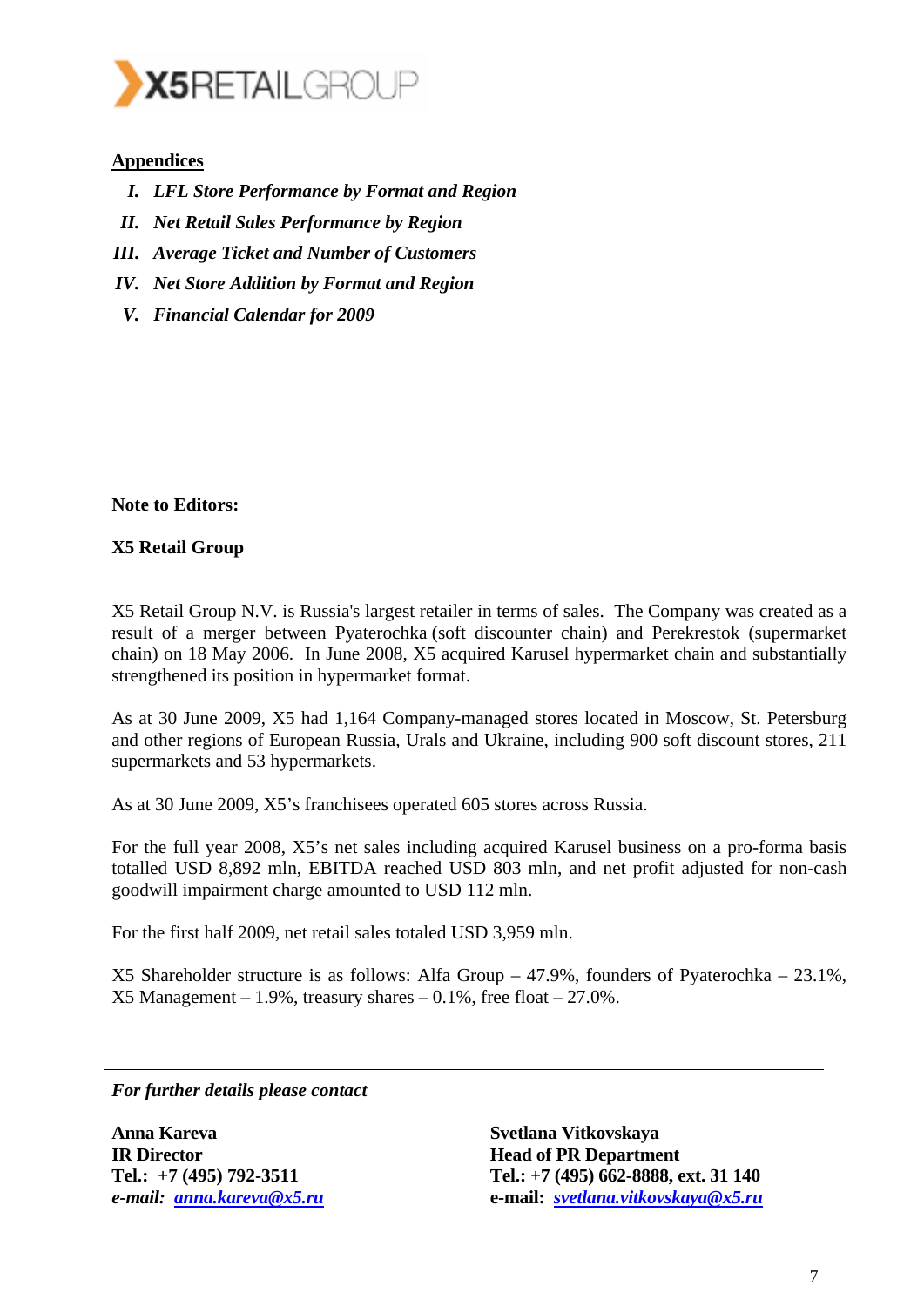

#### *Forward looking statements:*

*This announcement includes statements that are, or may be deemed to be, "forward-looking statements". These forward-looking statements can be identified by the fact that they do not only relate to historical or current events. Forward-looking statements often use words such as" anticipate", "target", "expect", "estimate", "intend", "expected", "plan", "goal" believe", or other words of similar meaning.* 

*By their nature, forward-looking statements involve risk and uncertainty because they relate to future events and circumstances, a number of which are beyond X5 Retail Group N.V.'s control. As a result, actual future results may differ materially from the plans, goals and expectations set out in these forward-looking statements.* 

*Any forward-looking statements made by or on behalf of X5 Retail Group N.V. speak only as at the date of this announcement. Save as required by any applicable laws or regulations, X5 Retail Group N.V. undertakes no obligation publicly to release the results of any revisions to any forward-looking statements in this document that may occur due to any change in its expectations or to reflect events or circumstances after the date of this document.*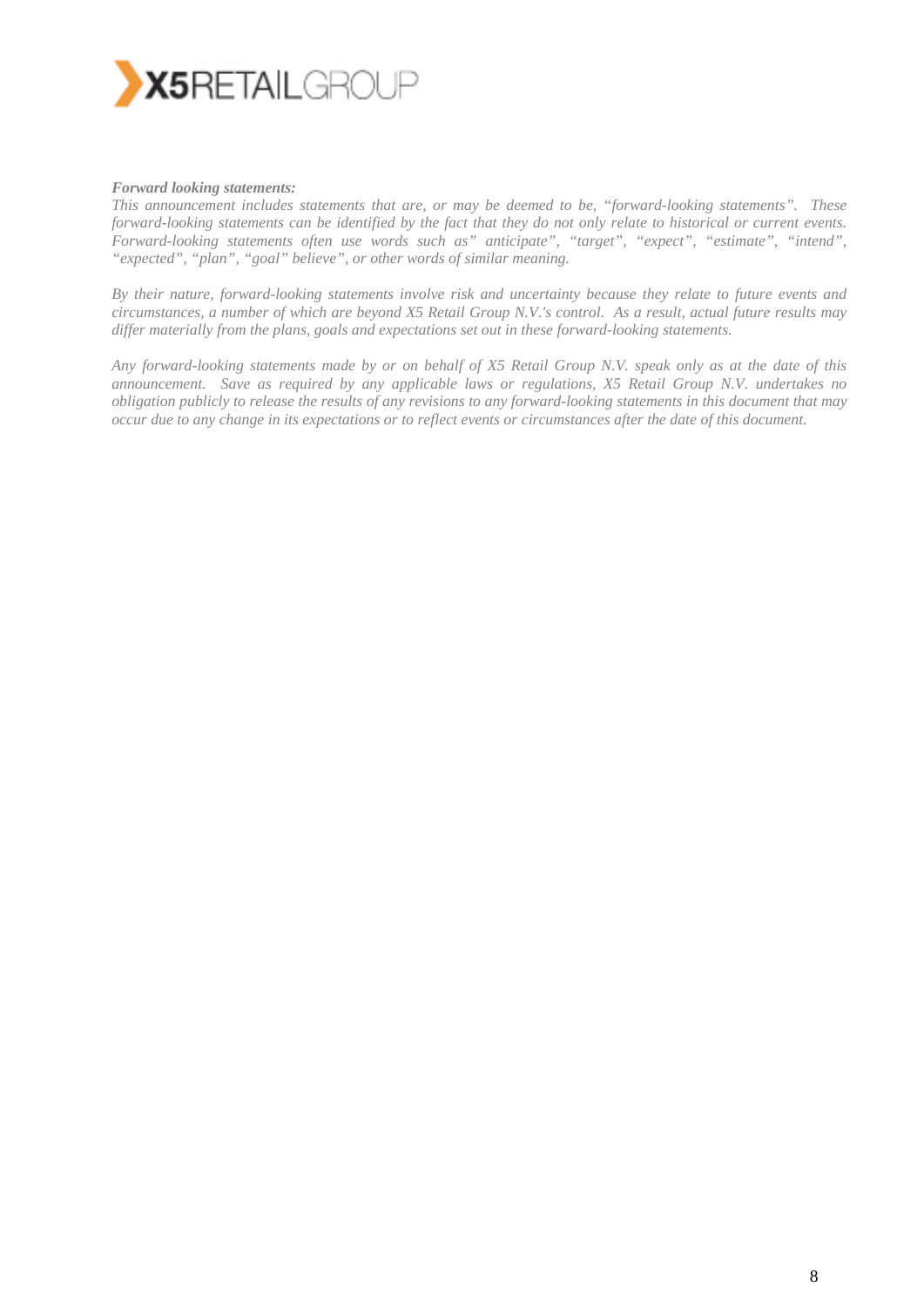

\_\_\_\_\_\_\_\_\_\_\_\_\_\_\_\_\_\_\_\_\_\_\_\_\_\_\_\_\_\_\_

## **Appendix I: LFL Store Performance by Format and Region\***

|                                | Q2 2009                     |                  |                         | H1 2009                     |                         |                |  |
|--------------------------------|-----------------------------|------------------|-------------------------|-----------------------------|-------------------------|----------------|--|
|                                | Total LFL,<br>$\frac{0}{0}$ | Traffic, %       | Basket, %               | Total LFL,<br>$\frac{0}{0}$ | Traffic, %              | Basket, %      |  |
| <b>Moscow &amp; the Moscow</b> |                             |                  |                         |                             |                         |                |  |
| <b>Region</b>                  |                             |                  |                         |                             |                         |                |  |
| Hypermarkets                   | 6                           |                  | 6                       | 8                           | $\overline{c}$          | 6              |  |
| Supermarkets                   | 7                           | (I)              | 8                       | 10                          | (I)                     | 11             |  |
| <b>Soft Discounters</b>        | 24                          | 13               | 11                      | 24                          | 12                      | 12             |  |
| <b>Total</b>                   | 15                          | 8                | $\overline{7}$          | 16                          | $\overline{7}$          | 9              |  |
| <b>St. Petersburg &amp;</b>    |                             |                  |                         |                             |                         |                |  |
| North-West                     |                             |                  |                         |                             |                         |                |  |
| Hypermarkets                   | $\overline{c}$              | (2)              | $\overline{4}$          | 8                           | 1                       | 7              |  |
| Supermarkets                   | 7                           | $\mathfrak{Z}$   | $\overline{4}$          | 9                           | $\overline{c}$          | 7              |  |
| <b>Soft Discounters</b>        | 9                           | 6                | $\mathfrak{Z}$          | $\boldsymbol{8}$            | 3                       | 5              |  |
| <b>Total</b>                   | $\overline{7}$              | $\boldsymbol{4}$ | $\overline{\mathbf{3}}$ | 8                           | $\overline{2}$          | 6              |  |
|                                |                             |                  |                         |                             |                         |                |  |
| <b>Regions</b>                 |                             |                  | 5                       | 2                           |                         | $\overline{7}$ |  |
| Hypermarkets                   |                             | (5)              |                         |                             | (5)                     |                |  |
| Supermarkets                   | (9)                         | (6)              | (3)                     | (8)                         | (7)                     | (1)            |  |
| <b>Soft Discounters</b>        | 25                          | 16               | 9                       | 24                          | 14                      | 10             |  |
| <b>Total</b>                   | $\overline{4}$              | 5                | (1)                     | 5                           | $\overline{\mathbf{3}}$ | $\overline{2}$ |  |
| <b>X5 Retail Group</b>         |                             |                  |                         |                             |                         |                |  |
| Hypermarkets                   | $\overline{c}$              | (3)              | 5                       | 6                           | (I)                     | 7              |  |
| Supermarkets                   | $\overline{4}$              | (2)              | 6                       | 6                           | (2)                     | 8              |  |
| <b>Soft Discounters</b>        | 18                          | 11               | 7                       | 18                          | 9                       | 9              |  |
| X5 Retail Group Total          | 11                          | 6                | 5                       | 12                          | 5                       | $\overline{7}$ |  |

<sup>\*</sup> Based on RUR-denominated gross sales (including VAT, excluding FX). Net sales RUR growth rates may immaterially differ due to effective VAT rate.

Like-for-like comparisons of retail sales between two periods are comparisons of retail sales in local currency (including VAT) generated by the relevant stores. The stores that are included in like-for-like comparisons are those that have operated for at least twelve full months preceding the beginning of the last month of the reporting period. Their sales are included in like-for-like calculation starting from the first day of the month following the month of the store opening. The like-for-like comparison for each store takes into account retail sales generated by that store during the same months it was in operation in both the reporting period and the period of comparison. The retail sales of all the relevant stores in the relevant months are then aggregated and compared. Like-for-like sales are calculated on the basis of traffic and basket amounts of relevant stores in the period under review.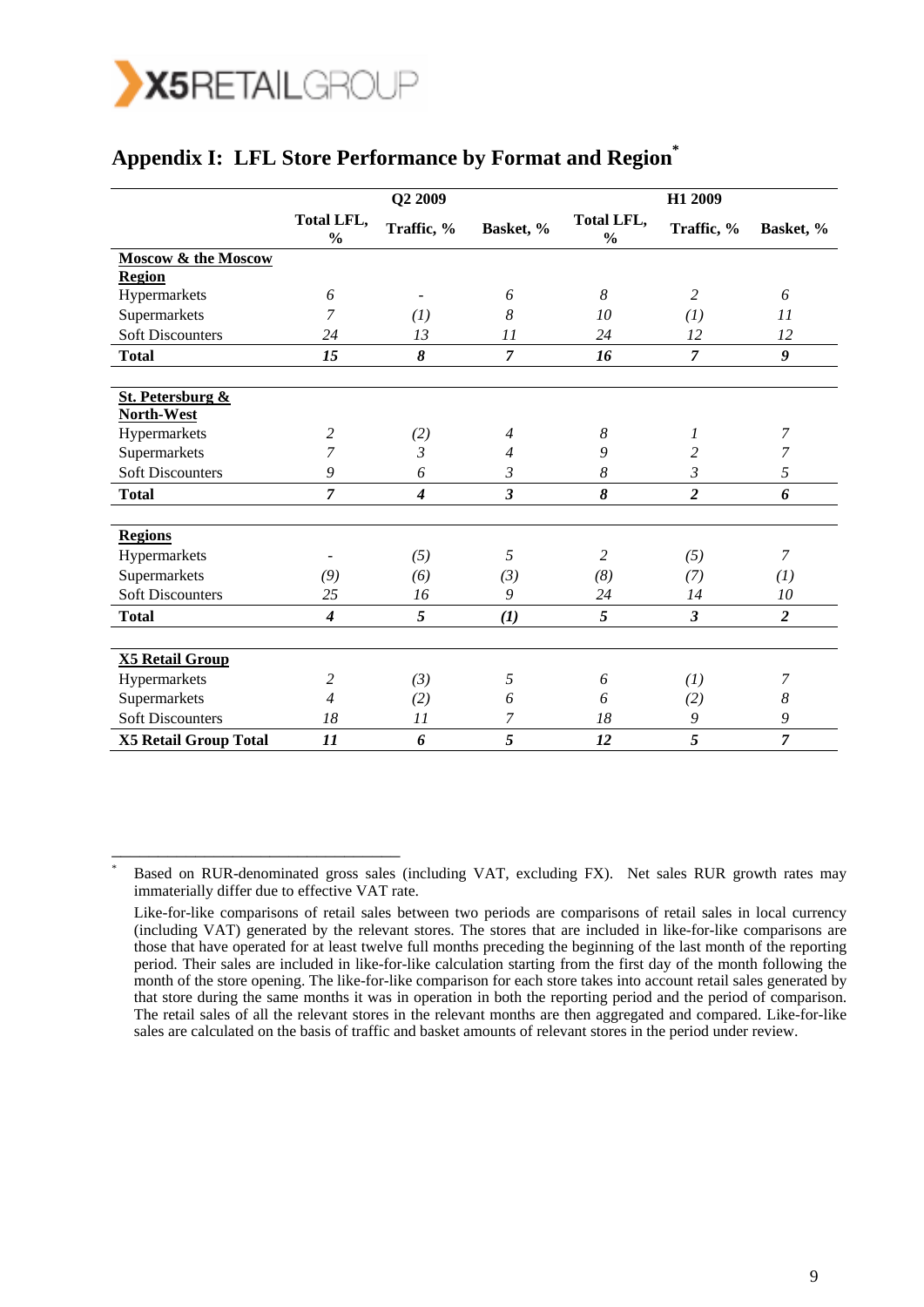

# **Appendix II: Net Retail Sales Performance by Region**

|                               |                     |                     | % change    |                     |                     | % change    |
|-------------------------------|---------------------|---------------------|-------------|---------------------|---------------------|-------------|
| USD mln                       | Q <sub>2</sub> 2009 | O <sub>2</sub> 2008 | $y - 0 - y$ | H <sub>1</sub> 2009 | H <sub>1</sub> 2008 | $y - 0 - y$ |
| Moscow $&$ the Region         | 1.091.7             | 1.139.3             | (4%)        | 2,053.0             | 2.167.7             | (5%)        |
| St. Petersburg & North-West   | 596.2               | 715.7               | (17%)       | 1.131.9             | 1.362.6             | (17%)       |
| Other Regions                 | 411.8               | 419.2               | (2%)        | 774.0               | 771.3               | 0%          |
| <b>Total Net Retail Sales</b> | 2.099.6             | 2.274.2             | (8%)        | 3,959.0             | 4.301.6             | (8%)        |

|                               |          |          | % change    |           |           | % change    |
|-------------------------------|----------|----------|-------------|-----------|-----------|-------------|
| <b>RUR</b> mln                |          |          | $v$ -0- $v$ |           |           | $y - 0 - y$ |
| Moscow & the Region           | 35,269.5 | 26.954.2 | 31%         | 67,889.7  | 51,903.7  | 31%         |
| St. Petersburg & North-West   | 19,252.5 | 16.932.2 | 14%         | 37.429.5  | 32,626.9  | 15%         |
| Other Regions                 | 13,303.8 | 9.925.0  | 34%         | 25.595.2  | 18,467.7  | 39%         |
| <b>Total Net Retail Sales</b> | 67,825.7 | 53,811.5 | 26%         | 130,914.4 | 102,998.4 | <b>27%</b>  |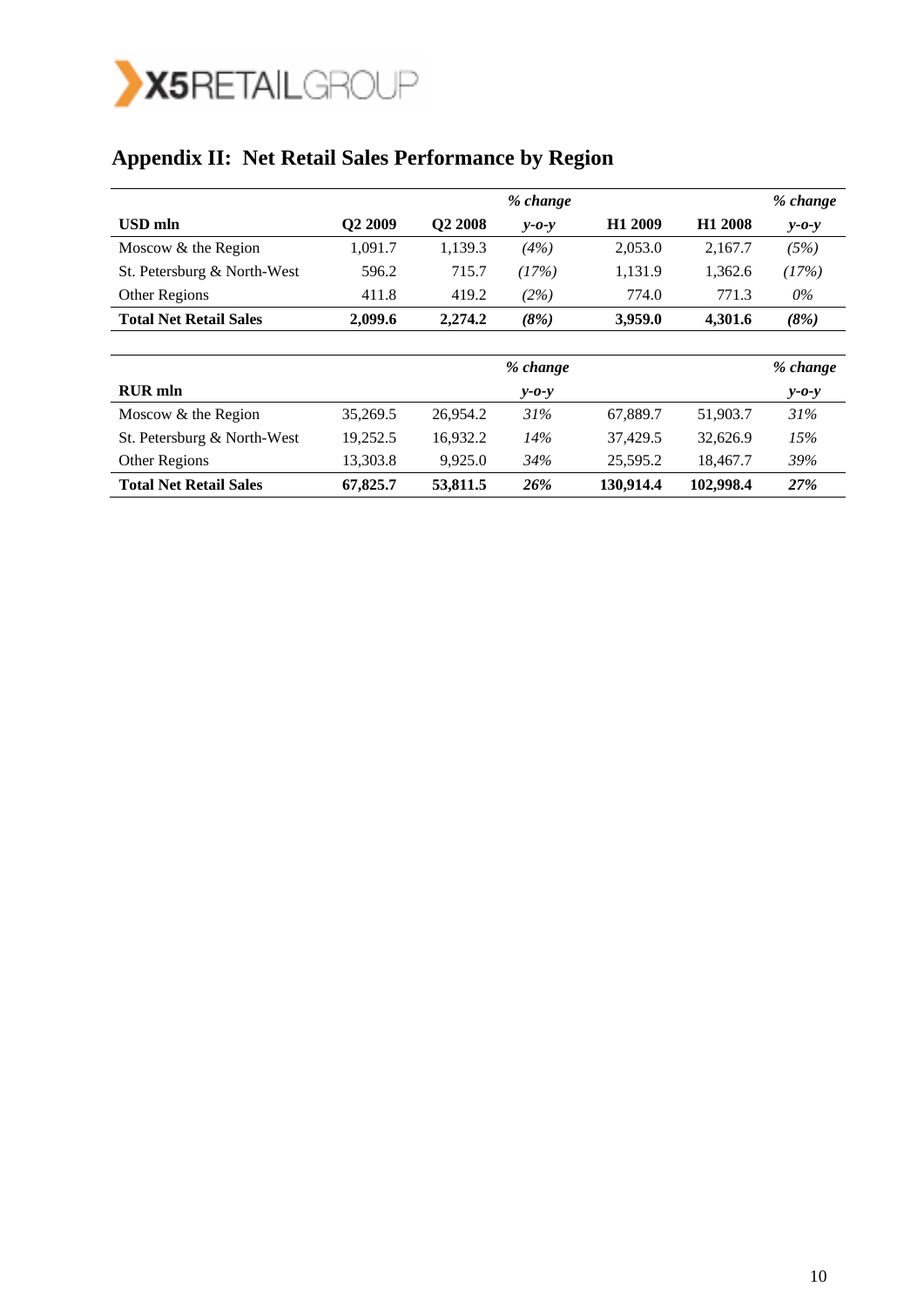

## **Appendix III: Average Ticket and Number of Customers**

|                              | Q2 2009 | Q2 2008 | % change,<br>$y - 0 - y$ | H1 2009 | H1 2008 | % change,<br>$y - 0 - y$ |
|------------------------------|---------|---------|--------------------------|---------|---------|--------------------------|
| <b>Average Ticket, RUR</b>   |         |         |                          |         |         |                          |
| <b>Hypermarkets</b>          | 602.5   | 591.1   | 2%                       | 601.8   | 576.5   | $4\%$                    |
| Supermarkets                 | 358.5   | 341.9   | 5%                       | 364.0   | 340.5   | 7%                       |
| <b>Soft Discounters</b>      | 250.7   | 239.1   | 5%                       | 253.5   | 239.1   | 6%                       |
| <b>X5 Retail Group Total</b> | 310.4   | 302.0   | 3%                       | 315.0   | 300.7   | 5%                       |
|                              |         |         |                          |         |         |                          |
| <b>Average Ticket, USD</b>   |         |         |                          |         |         |                          |
| <b>Hypermarkets</b>          | 18.7    | 25.0    | (25%)                    | 18.2    | 24.1    | (24%)                    |
| Supermarkets                 | 11.1    | 14.5    | (23%)                    | 11.0    | 14.2    | (23%)                    |
| <b>Soft Discounters</b>      | 7.8     | 10.1    | (23%)                    | 7.7     | 10.0    | (23%)                    |
| <b>X5 Retail Group Total</b> | 9.6     | 12.8    | (25%)                    | 9.5     | 12.6    | (24%)                    |
|                              |         |         |                          |         |         |                          |
| # of Customers, mln.         |         |         |                          |         |         |                          |
| Hypermarkets                 | 24.2    | 20.2    | 20%                      | 47.0    | 39.1    | 20%                      |
| Supermarkets                 | 59.0    | 55.1    | 7%                       | 115.5   | 107.3   | 8%                       |
| <b>Soft Discounters</b>      | 165.9   | 127.8   | 30%                      | 310.9   | 244.1   | 27%                      |
| <b>X5 Retail Group Total</b> | 249.0   | 203.2   | 23%                      | 473.4   | 390.6   | 21%                      |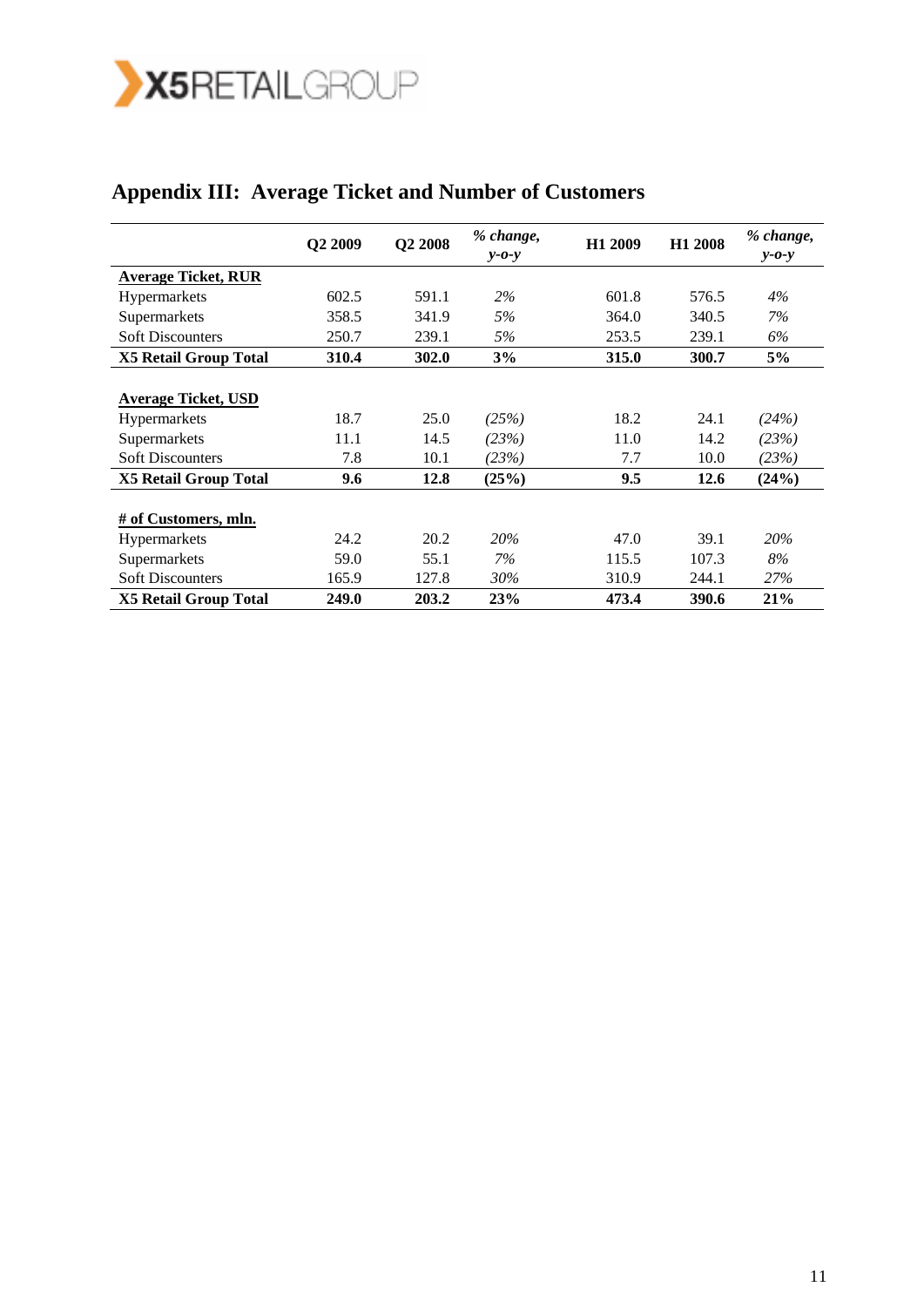

|                                           |       | As of                         |       | <b>Rebranding</b>            |                          | <b>Net Added</b>        | % change    |
|-------------------------------------------|-------|-------------------------------|-------|------------------------------|--------------------------|-------------------------|-------------|
| # of Stores                               |       | 31-Dec-08 31-Mar-09 30-Jun-09 |       | H1 2009                      |                          | Q2 2009 H1 2009         | vs 31.12.08 |
| Moscow & the                              |       |                               |       |                              |                          |                         |             |
| <b>Moscow Region</b>                      |       |                               |       |                              |                          |                         |             |
| Hypermarkets                              | 10    | 13                            | 13    |                              | $\overline{\phantom{a}}$ | 3                       | 30%         |
| Supermarkets                              | 114   | 117                           | 119   |                              | $\overline{2}$           | 5                       | 4%          |
| <b>Soft Discounters</b>                   | 368   | 374                           | 380   | $\overline{\phantom{a}}$     | 6                        | 12                      | 3%          |
| <b>Total</b>                              | 492   | 504                           | 512   | $\qquad \qquad \blacksquare$ | 8                        | 20                      | 4%          |
|                                           |       |                               |       |                              |                          |                         |             |
| <b>St. Petersburg &amp;</b><br>North-West |       |                               |       |                              |                          |                         |             |
| Hypermarkets                              | 15    | 15                            | 15    |                              |                          |                         |             |
| Supermarkets                              | 20    | 20                            | 21    |                              | 1                        | 1                       | 5%          |
| <b>Soft Discounters</b>                   | 276   | 275                           | 278   | $\qquad \qquad \blacksquare$ | 3                        | 2                       | 1%          |
| <b>Total</b>                              | 311   | 310                           | 314   | $\qquad \qquad \blacksquare$ | $\overline{\mathbf{4}}$  | $\overline{\mathbf{3}}$ | $1\%$       |
|                                           |       |                               |       |                              |                          |                         |             |
| <b>Regions</b>                            |       |                               |       |                              |                          |                         |             |
| Hypermarkets                              | 21    | 21                            | 25    |                              | $\overline{4}$           | $\overline{4}$          | 19%         |
| Supermarkets                              | 73    | 72                            | 71    | (4)                          | (1)                      | (2)                     | (3%)        |
| <b>Soft Discounters</b>                   | 204   | 237                           | 242   | $\overline{4}$               | 5                        | 38                      | 19%         |
| <b>Total</b>                              | 298   | 330                           | 338   | $\qquad \qquad \blacksquare$ | 8                        | 40                      | 13%         |
|                                           |       |                               |       |                              |                          |                         |             |
| <b>X5 Retail Group</b>                    |       |                               |       |                              |                          |                         |             |
| Hypermarkets                              | 46    | 49                            | 53    | $\overline{\phantom{m}}$     | $\overline{4}$           | 7                       | 15%         |
| Supermarkets                              | 207   | 209                           | 211   | (4)                          | $\overline{2}$           | $\overline{4}$          | 2%          |
| <b>Soft Discounters</b>                   | 848   | 886                           | 900   | 4                            | 14                       | 52                      | 6%          |
| <b>X5 Retail Group Total</b>              | 1,101 | 1,144                         | 1,164 | $\blacksquare$               | 20                       | 63                      | 6%          |

# **Appendix IV: Net Store Addition by Format and Region**